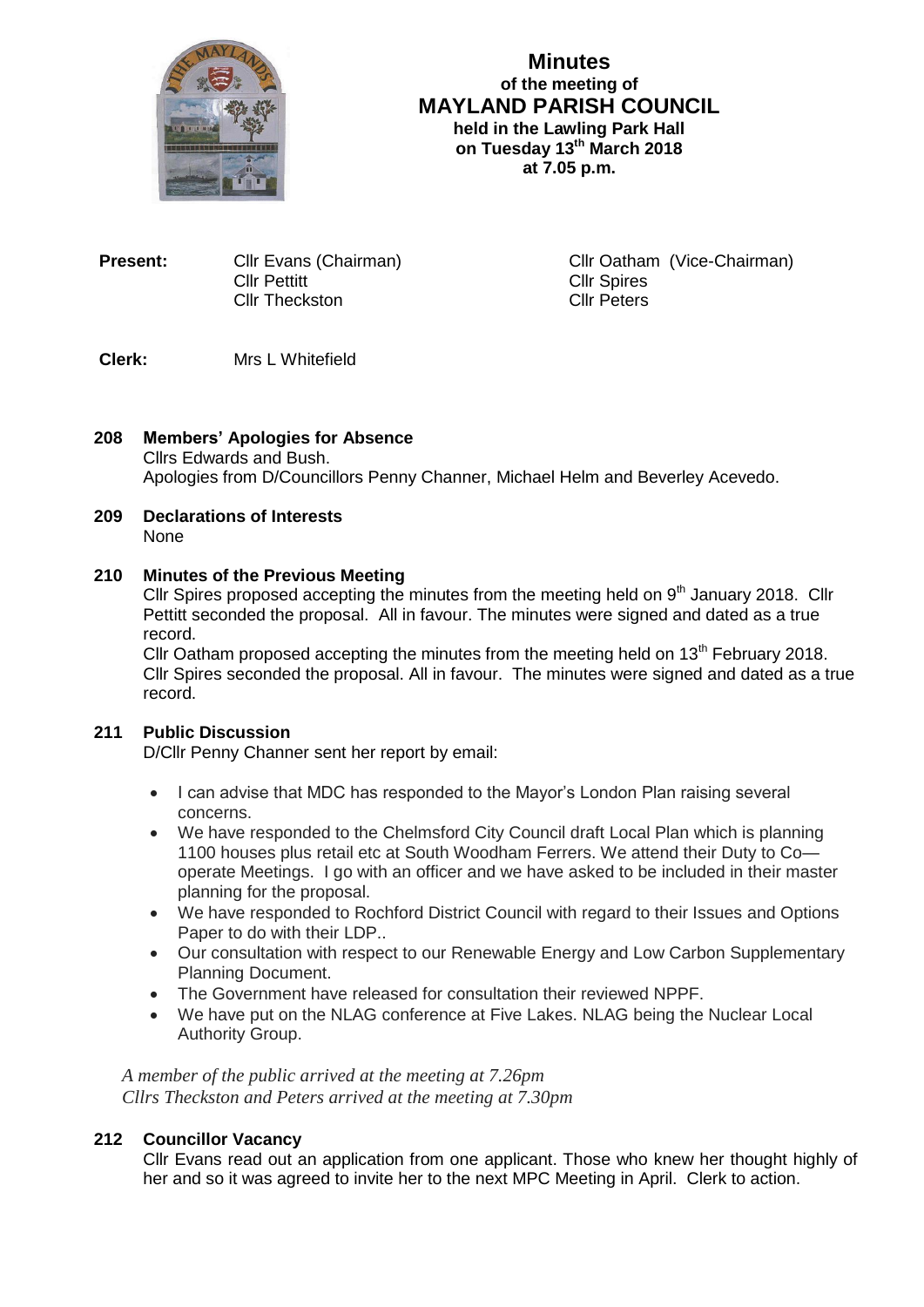## **213 Planning**

The following applications were considered and comment to the Planning Authority agreed: -

### **HOUSE/MAL/18/00184**

Convert Chalet style dwelling to No. 1 two storey house together with single storey rear extension and conservatory at 115 West Avenue, Mayland.

3 object, therefore the recommendation to MDC is the refusal of planning permission. The following reasons are given:-

o The roof height is over and above the neighbouring properties

Clerk to request of ward members that this application is considered by the area planning committee.

### **FUL/MAL/18/00177**

Proposed residential development comprising two single storey 4 bedroom dwellings, with roof accommodation, associated covered parking and garden store facility with access provided to existing nursery to the west of the site at Land Adjacent, The Homestead, Grange Avenue, Mayland, Essex.

4 object, therefore the recommendation to MDC is the refusal of planning permission. The following reasons are given:-

- o They are out of character for the parish.
- o The development is outside the present settlement area of the village.

Clerk to request of ward members that this application is considered by the area planning committee.

### **FUL/MAL/18/00285**

Replacement bungalow at 134, Imperial Avenue, Mayland, Essex

This was a late application so it will be added to the next MPC meeting.

The following decisions made by the Local Planning Authority were noted:-

### **HOUSE/MAL/17/01428**

Front extension comprising entrance, gym/garage with mezzanine study River Lodge 120 Imperial Avenue, Mayland, Essex **REFUSE**

### **FUL/MAL/17/01460**

Proposed 3 bed dwelling house – chalet style Land adjacent to 104 Imperial Avenue, Mayland, Essex **REFUSE**

### **214 Finance**

Councillors received a list of all payments and receipts. The approved payments and receipts are listed below: -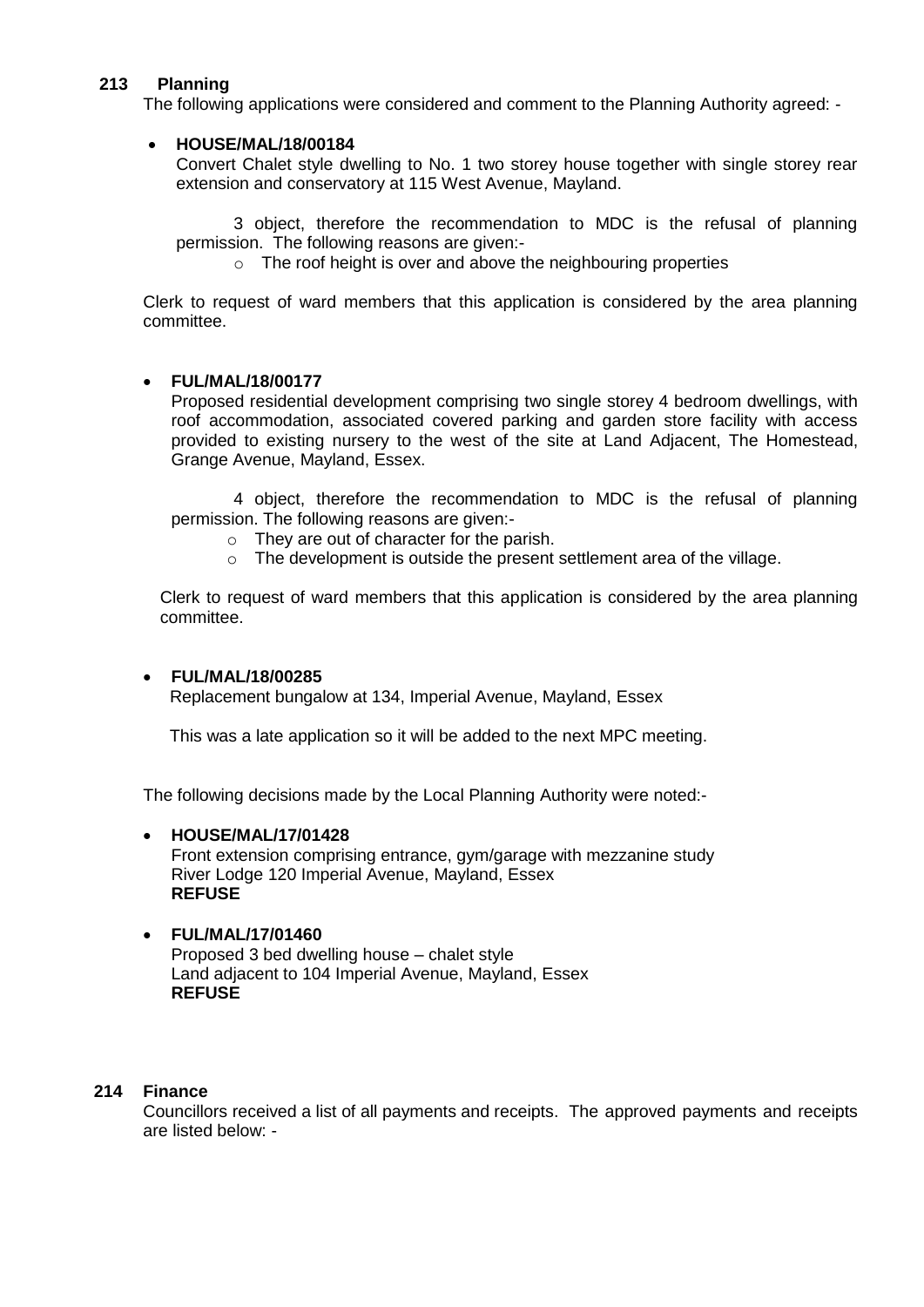| <b>PATIVIENIS</b> |                                    |                                      |          |  |  |
|-------------------|------------------------------------|--------------------------------------|----------|--|--|
| <b>Date</b>       | Payee                              | Service/supply                       | £ Gross  |  |  |
| 19-Feb-18         | <b>Enhanced Security Solutions</b> | CCTV Equipment (to replace chq 4556) | 1,992.00 |  |  |
| 13-Mar-18         | WFP Fire & Security                | Fire Alarm Maintenance               | 130.80   |  |  |
| 13-Mar-18         | <b>Maldon District Council</b>     | Park Ranger Services- January        | 220.32   |  |  |
| 13-Mar-18         | <b>MPC Staff</b>                   | <b>Staff Wages</b>                   | 2,368.01 |  |  |
| 13-Mar-18         | Mrs L Whitefield                   | Expenses (Mileage & Car park)        | 53.90    |  |  |
| 13-Mar-18         | Mrs L Whitefield                   | Voip fone Fee                        | 2.40     |  |  |
| 31-Mar-18         | <b>HMRC</b>                        | Tax & NI                             | 943.51   |  |  |
|                   |                                    |                                      | 5710.94  |  |  |

#### **RECEIPTS**

**PAYMENTS**

| 07-Feb-18 | HMRC                          | VAT Refund Nov-Dec 2017     | 7,510.43 |
|-----------|-------------------------------|-----------------------------|----------|
| 23-Feb-18 | Loren Allen                   | Hall Hire & Deposit 7/7/18  | 82.00    |
| 23-Feb-18 | Debbie Down                   | Hall Hire $6/2 - 23/2$      | 32.00    |
| 23-Feb-18 | <b>Village Fete Committee</b> | Hall Hire 20/4/18           | 36.00    |
| 06-Mar-18 | Sarah Walsh                   | Hall Hire March             | 128.00   |
| 06-Mar-18 | Lisa Bridges                  | Hall Hire & Deposit 21/4/18 | 74.00    |
| 06-Mar-18 | Hayley Allen-Dudley           | Hall Hire & Deposit 27/5/18 | 80.00    |
| 06-Mar-18 | Cash                          | 3 x Filing cabinets         | 15.00    |
|           |                               |                             | 7,957.43 |

#### **PETTY CASH**

| 12-Feb-18 | Poundland   | BluTac/Paper clips | 2.00  |
|-----------|-------------|--------------------|-------|
| 22-Feb-18 | Lidl        | Over door hooks    | 3.00  |
| 08-Mar-18 | Jean Hawkes | Curtain tie backs  | 10.00 |
|           |             |                    | 15.00 |

Cllr Oatham queried payments to WFP and Staff Wages.

Cllr Evans and Cllr Spires signed the cheques and Cllr Pettitt verified and signed the bank reconciliations.

An application for a debit card was signed by Cllrs Oatham and Spires.

Discussion about whether membership in RCCE was beneficial to the Clerk. Clerk to make enquiries and report back.

### **215 Clerk's Report**

Each Councillor has received an update on matters from the previous meeting.

- **216 Lawling Park Committee** *including Bakersfield, Lawling Playing Field & Dog Walk Area* Councillors noted receipt of the draft minutes from the February LPC meeting.
	- Lawling Car Park Discussion surrounding putting signs up in the car park and leaving the car park open. Decision to leave closed in freezing weather until further discussion.

*Cllr Pettitt left the meeting at 8.26pm Cllr Theckston left the meeting at 8.30pm*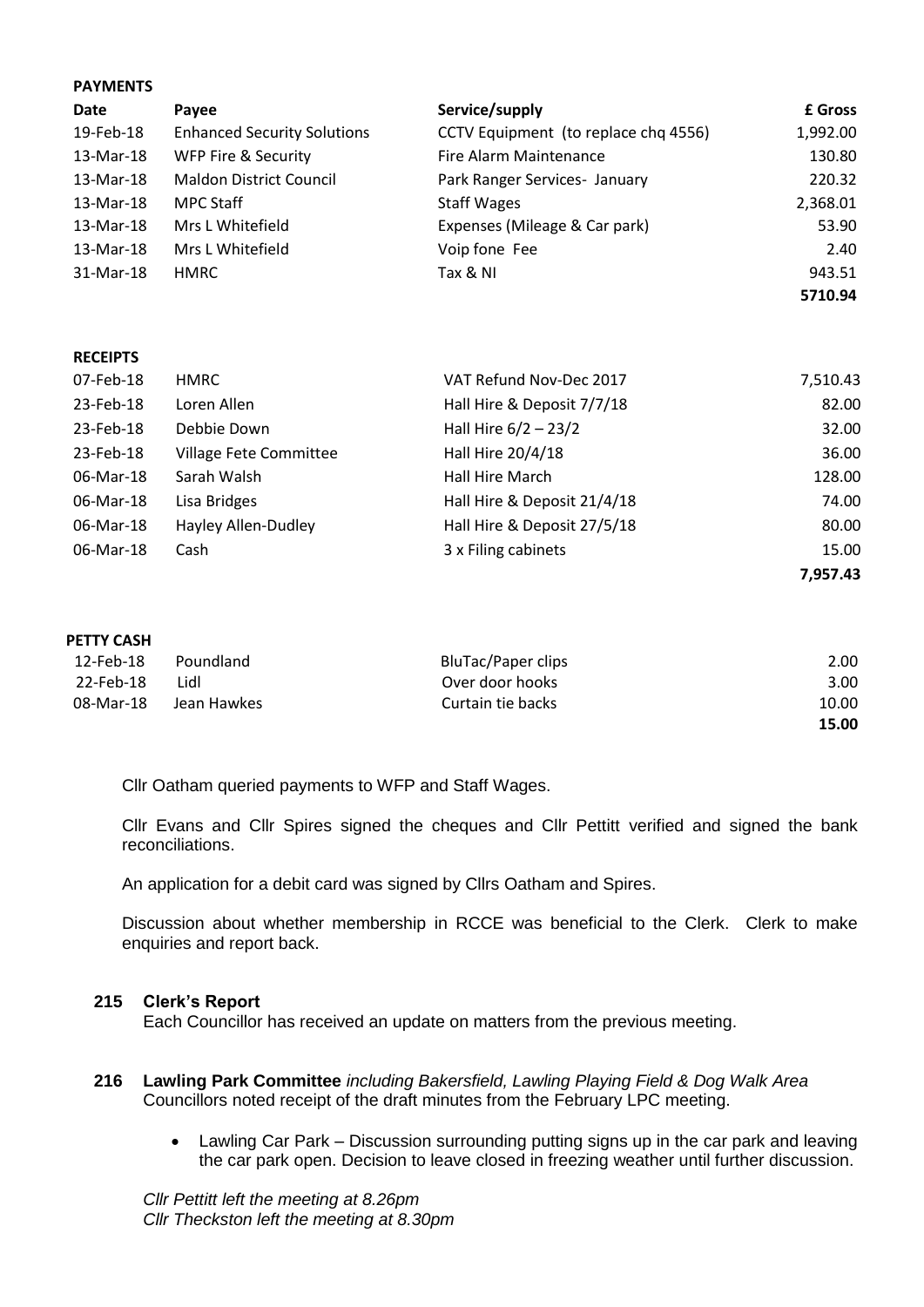- Maldon District Council Service Level Agreement was discussed and all in favour to continue the park ranger service. Agreement was signed by Cllr Evans.
- Fire Alarm System Discussion about needing a Risk Assessment from WFP to add another smoke detector in the hall. It was decided to obtain a quote from Darren Whitefield.
- Notice Board Cllr Oatham will check if existing notice board will fit at All Seasons. Clerk to purchase one for the hall.
- Hall use Hall rates to be discussed at a separate meeting.
	- Cllr Spires will visit the Dodgeball class and assess situation.
- Storage Cupboard Quote from EBS considered. To obtain further quotations. Clerk to action.

## **217 Neighbourhood Plan Committee**

Councillors noted receipt of the draft minutes from the March NP meeting.

Details for Village Festival to be confirmed.

### **218 Parks & Open Spaces**

It was reported that an off – road vehicle went through the bollard near Bakersfield and drove through the crops in Latchingdon.

Picnic benches and Litter Bins in MNR need to be painted. Clerk to action.

## **219 Village Environment**

None

## **220 Footpaths**

 Discussion on the condition of the paths and roads in Bakersfield. Cllr Oatham suggested we contact MDC to source contractor working in Maldon at Limebrook Road. Clerk to action.

## **221 CCTV**

- Still to find out when new CCTV will be installed.
- Suggestion to install CCTV to cover Bakersfield Walk
- Trees need to be trimmed in Bakersfield Car Park to enable CCTV to have a clear view of the gate. Clerk to contact Garwoods to action.

## **222 Office**

- A day was decided to sort the office files Thursday 15<sup>th</sup> at 1pm.
- Options discussed for new boardroom table

### **223 Staff**

- Councillor Training Discussion about what topics to be trained on. Clerk to action.
- Pension A decision to find a pension paying 7%. Clerk to source.
- Contract Cllr Evans has called a personnel meeting for 23<sup>rd</sup> March at 2.30pm to discuss clerks contract and pension
- DHGPC meeting Clerk to contact Cllr Edwards to find out if he can attend.

### **224 Correspondence**

 Thank you card from St Barnabus was read out by Cllr Evans. It thanked the Council for the chairs.